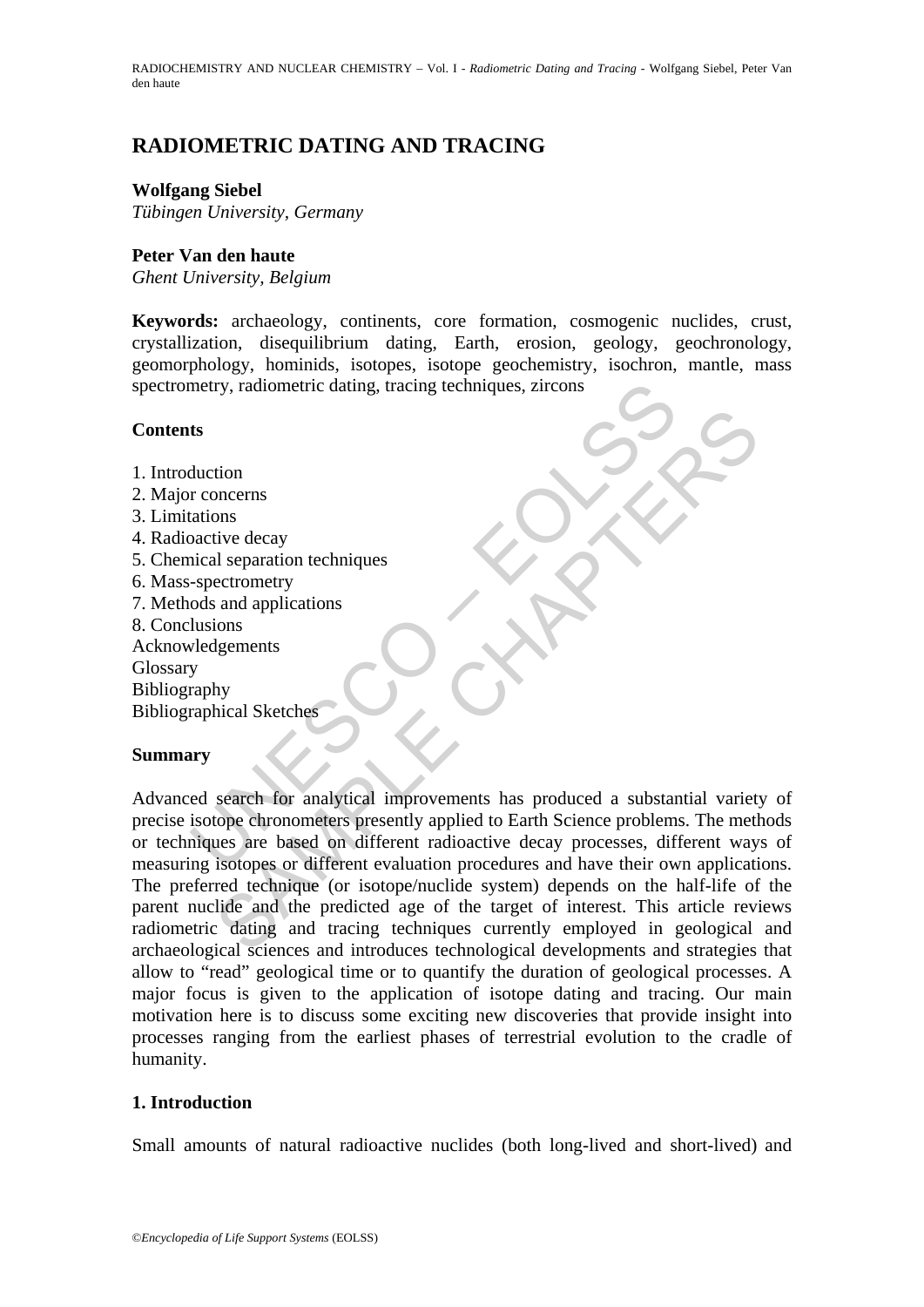anding fundamental processes in Earth sciences. One importation<br>employs radiogenic isotope systems is in the field of radic<br>entric dating (or geochronology) provides the key to understandin<br>and other planetary bodies over propyr andogene isotop systems is in the held of radiometre data<br>propyr strains (or geochronology) provides the key to understanding the evolution<br>h and other planetary bodies over time. Together, the various dating melt<br>e their decay products occur in nearly all ordinary matter. The long-lived unstable nuclides ( $^{40}$ K,  $^{87}$ Rb,  $^{147}$ Sm,  $^{176}$ Lu,  $^{187}$ Re,  $^{235/238}$ U,  $^{232}$ Th) have not entirely decayed to extinction since the formation of the solar system. The short-lived ones have either become completely extinct by now (e.g.,  $^{182}$  Hf,  $^{146}$ Sm), or continuously generated in the decay chain of uranium and thorium (e.g.,  $^{234}$ U,  $^{230}$ Th,  $^{231}$ Pa,  $^{226}$ Rn), or produced by cosmic ray bombardment of stable nuclides (e.g.,  $^{10}$ Be,  $^{14}$ C,  $^{26}$ Al,  $^{36}$ Cl). Radioactive decay causes the isotopic composition of certain elements to change with time, and materials of different age or different origin contain specific records of isotope variations. Quantitative determination of isotopes and isotope ratios from unstable nuclides or their decay products have been established as a powerful tool for understanding fundamental processes in Earth sciences. One important application which employs radiogenic isotope systems is in the field of radiometric dating. Radiometric dating (or geochronology) provides the key to understanding the evolution of the Earth and other planetary bodies over time. Together, the various dating methods can measure the time elapsed since a molten rock solidified or cooled below a certain temperature within the crust, an ore deposit was generated, or when organic material was once alive. Radiometric dating is the only means that can quantitatively measure geologic time and provides numerical age constraints for the evolution of the solar system and the Earth. Age correlations over more than 90% of Earth history are possible with this technique, much more than with fossil record that covers less than 15%. Relative timescales from fossil records or geomagnetic reversals are calibrated to numerical time by radioactive decay. Since different radioactive nuclides (parent atoms) decay into their radioactive or non-radioactive daughters at different rates, the age of a sample can be verified by using several dating methods. The numerous analytical results and the agreement between independent chronometric dating methods allow scientists to present a coherent picture for the Earth formation and its evolution.

Based on observation in the field, a geologist can generally determine relative geological ages from rock sequences consisting of sedimentary, metamorphic, or igneous rocks. A relative age specifies whether a rock sequence is older or younger than another one. Isotopic dating techniques determine how long an object has been in existence. Whereas relative ages can be deduced from visual observations on a local or regional scale, radiometric dating relies on isotope ratios of high precision and accuracy. It requires a great deal of laboratory study and equipment and needs the specialized experience of isotope geochemists. Interpreting the results in a correct way is rarely straightforward and requires a combination of geological skill and common sense. A large number of isotope systems are currently in use for age determination. A concise overview of available geological dating methods is presented in Igor Villa's article on Geochronology in the EOLSS encyclopedias. The present chapter places emphasis on analytical techniques and applications and includes examples from the field of archaeology.

# **2. Major Concerns**

In many instances Earth scientists are interested in the time when certain geological material was initially formed. Fundamental questions concern the age of the Earth, its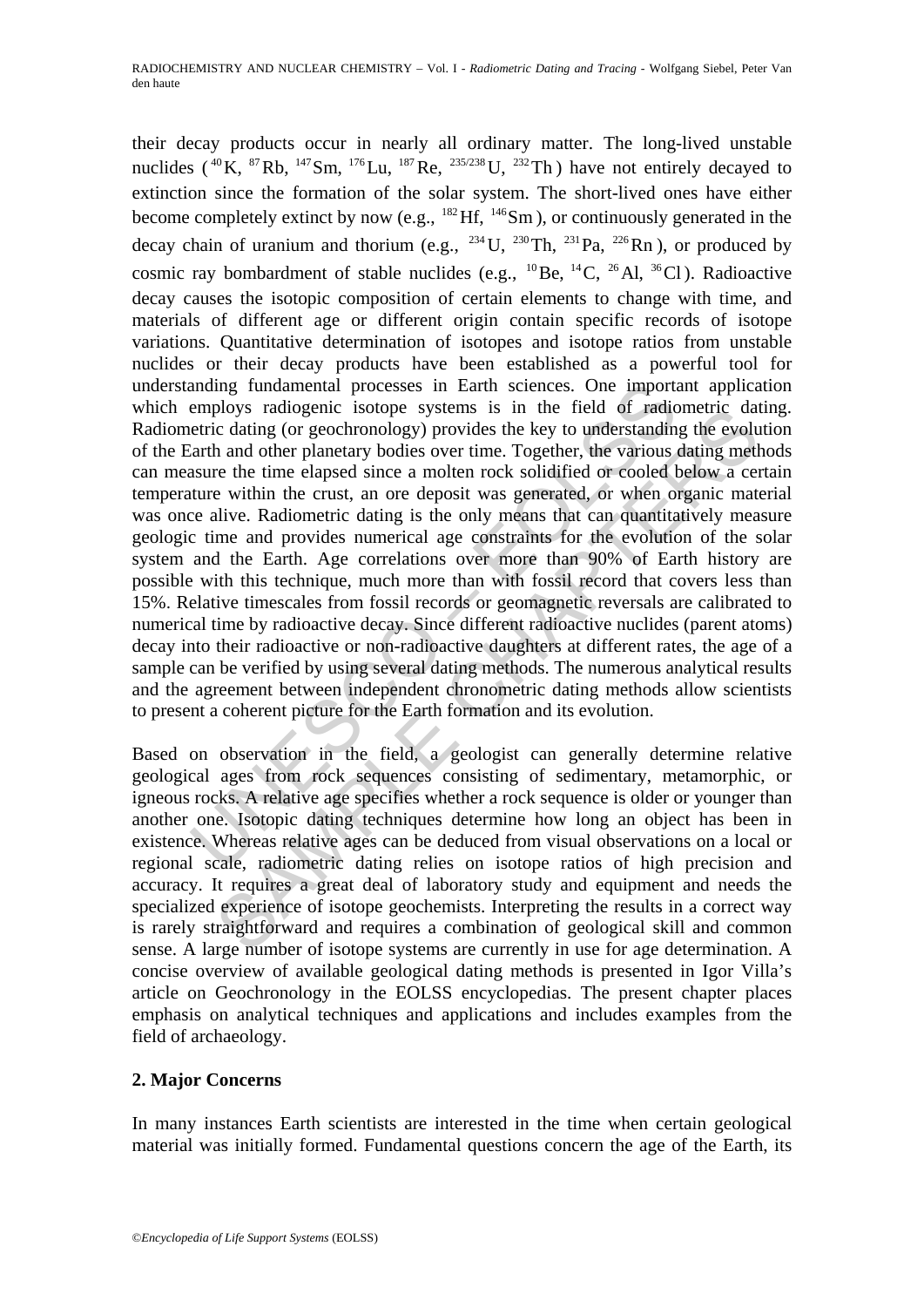reorganization into core, mantle and crust and the formation and growth of continents through time. But also other questions like the appearance of life, the rates of formation and destruction of mountain belts, or the growth history of crystals in a magma chamber can be addressed. Radiogenic isotopes can not only serve as dating tools but also as useful tracers. This is possible because radioactive decay creates variation in isotopic composition in different natural systems or reservoirs. Isotopic tracing techniques utilize the variable radiogenic growth of the daughter isotope, which depends on the age and the ratio of the parent to the daughter atoms (i.e., parent/daughter ratio) of the sample. Isotopic tracers are used to reveal the origin of geological and archaeological material. Important geological applications of isotopic tracing include the study of the Earth's mantle and crust. Apart from the core, mantle and crust are the two major shells (or layers) of the Earth. Mantle and crustal rocks have developed different radiogenic isotope signatures through time, and thus rocks, in isotopic form, provide information about the reservoir in which they were formed. In other words, it is possible to judge whether a particular magmatic rock was derived from melting mantle or crustal material. Radiogenic isotopes can also be used for oceanographic studies to trace the isotopic evolution and the circulation pattern of seawater. In archaeological sciences, the major target of interest is the provenance of artifacts. Anthropological and biological material, such as hard tissue (bone or teeth), is used increasingly for making reconstructions of migration of hominid and historic human populations.

# **3. Limitations**

Iss) of the Earth. Mantle and crustal rocks have developed diffeer signatures through time, and thus rocks, in isotopic form, provising the reservoir in which they were formed. In other words, it is positive a particular m mannes into the circuit of interesting than the stocks, in isotopic form, power morninal energy energy in which they were formed. In other words, it is possible to just<br>particular magnatic rock was derived from melting man Naturally occurring material contains small amounts of long-lived radioactive nuclides, so nature provides several dating tools and scientists have learned to read and to interpret these clocks. Each dating method is based on certain assumptions: the sample had to be a closed system, i.e., no loss or gain of parent and daughter isotopes could have taken place (other than that caused by the decay itself) because this would have affected the increase of the radiogenic isotope ratios. Although present-day analytical technologies enable precise measurements of isotope compositions, the ages obtained are sometimes difficult to interpret. The age date only reflects the true age of the mineral if the rock has not been subsequently altered. Such alteration could have occurred if the rock was in contact with a fluid phase deep within the Earth or exposed to the surface during a weathering cycle. In the simplest (and most idealistic) case when geological or biological materials, like rocks or bones were formed, they contained only parent atoms and no daughter atoms. If daughter atoms were present during the formation of the material their abundance needs to be known. The amount of initially present daughter atoms cannot simply be measured since it has changed through the growth of radiogenic daughter material. So, sometimes assumptions have to be made. The technique of isochron dating that is used in this case does not require knowledge of the initial proportions of daughter nuclides. In this technique the age is derived from several cogenetic samples, i.e., samples that formed at the same time from a material in which the relevant elements and isotopes were distributed homogeneously. The isochron technique is reviewed in Igor Villa's article on Geochronology.

# **4. Radioactive Decay**

Radiometric dating and tracing is based on the decay of naturally occurring radioactive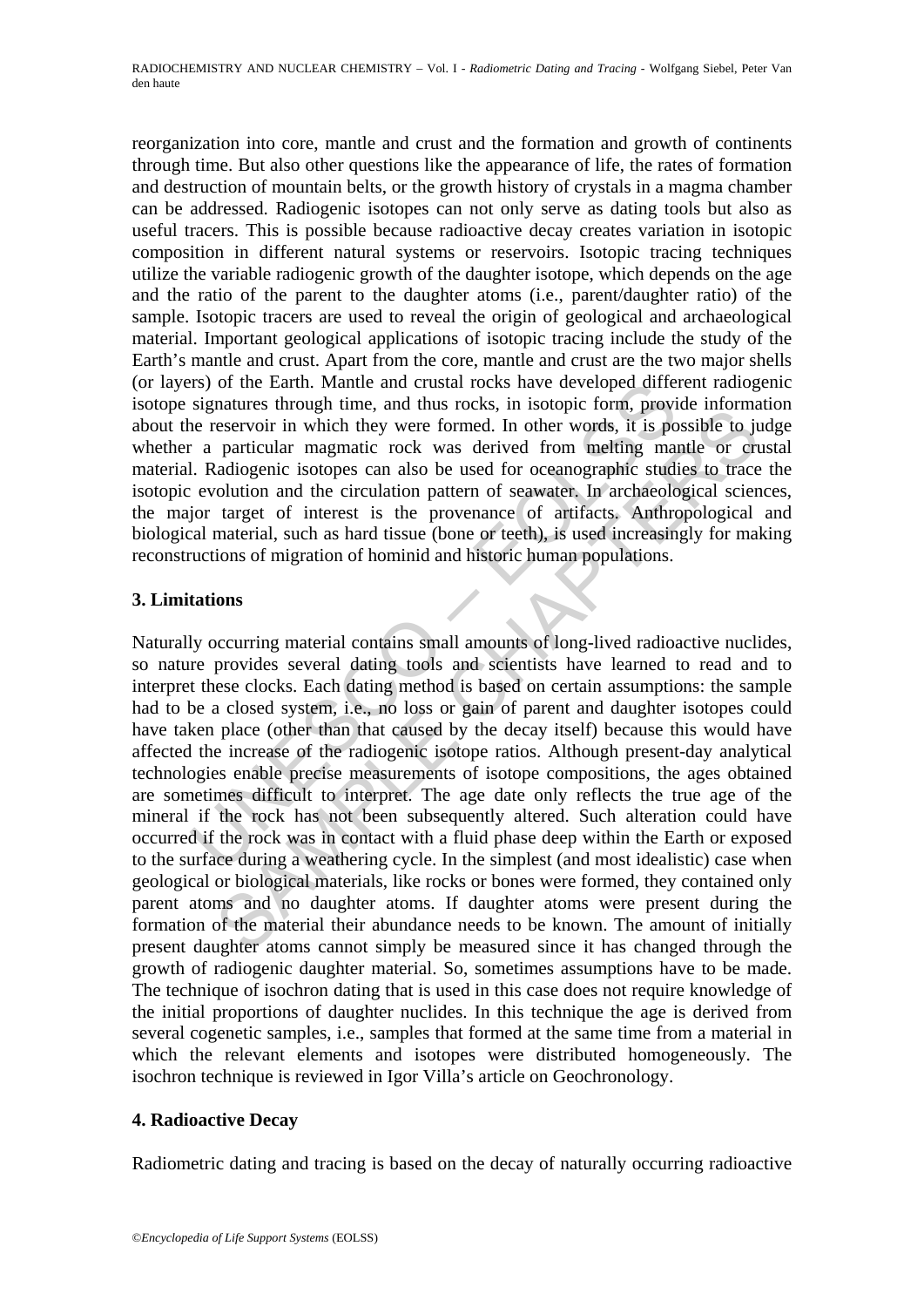nuclides that were incorporated into the material of interest when it was formed. Radioactive decay of a specific nuclide into another nuclide occurs at a constant rate. Decay rates of radioactive nuclides depend on nuclear properties and are independent of changing external conditions like temperature, pressure and chemical environment. Small half-life variations (<1%) have only been reported for some electron capture processes in nuclides like <sup>7</sup>Be which are, however, not used for radiometric dating. The rate of radioactive decay is either expressed in terms of the decay constant or the halflife. The half-life, often denoted by the symbol  $T_{1/2}$ , of the system under consideration is the time by which one half of the initially present atoms of the substance in question is decayed. Half-lives of naturally occurring nuclides used for radiometric dating vary from years (e.g. tritium -  ${}^{3}H$ ) to more than a hundred billion years (e.g.  ${}^{147}Sm$ ). The decay constant,  $\lambda$ , which represents the probability per unit time for one atom to decay, is related to the half-life,  $T_{1/2}$  by:

$$
T_{1/2} = \frac{\ln 2}{\lambda} \tag{1}
$$

The rate at which radioactive atoms, N, of a given parent nuclide decay is given by:

$$
\frac{dN}{dt} = -\lambda N \tag{2}
$$

whereby  $dN/dt$  is the number of disintegrations per unit of time. Integrating this equation leads to the exponential law of radioactive decay:

$$
N = N_0 e^{-\lambda t} \tag{3}
$$

where  $N_0$  refers to the number of originally present parent atoms.

UNESCO – EOLSS o the half-life,  $T_{1/2}$  by:<br>
which radioactive atoms, N, of a given parent nuclide decay is given by<br>
W/dt is the number of disintegrations per unit of time. Integrating<br>
ads to the exponential law of radioactive decay: The number of radiogenic daughter atoms  $(D^*)$  produced during radioactive decay equals the number of parent atoms consumed. Assuming that the sample of interest had no atoms of this daughter at time  $t = 0$ , then the total number of daughter atoms  $D^*$ will be given by:

$$
D^* = N_0 - N \tag{4}
$$

Substituting for  $N_0$  in the above equation yields:

$$
D^* = N(e^{\lambda t} - 1) \tag{5}
$$

In other words, the age of a sample (*t* ) can be determined if the concentration of parent and daughter atoms in the sample is determined, and the decay constant of the radioactive nuclide is known.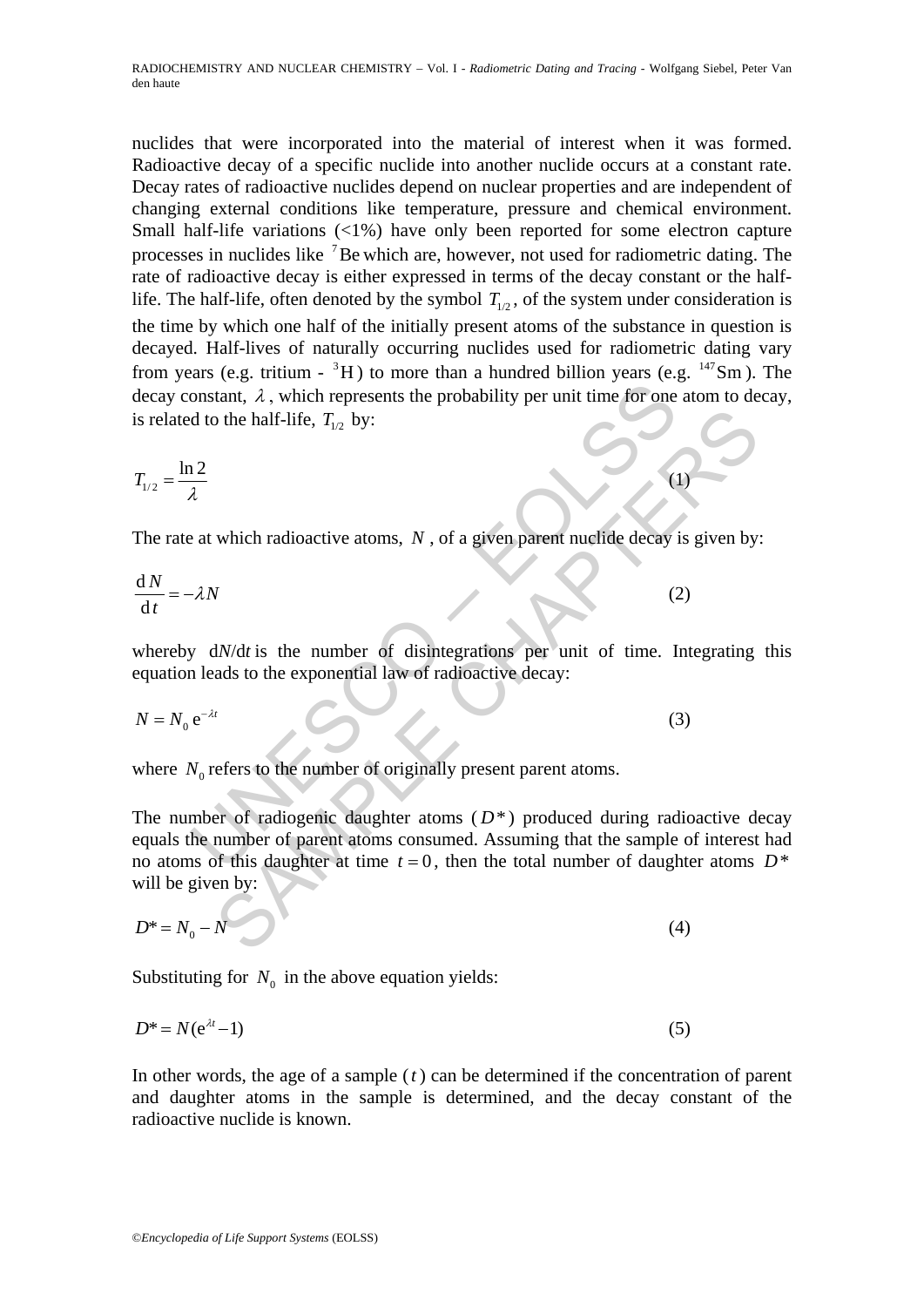When the material was formed there might have been some daughter atoms present  $(D_0)$ , thus total *D* after time *t* is given by:

$$
D = D_0 + N(e^{\lambda t} - 1) \tag{6}
$$

This necessitates knowledge of  $D_0$  in order to calculate the age correctly or a reasonable estimate of the amount of initially present daughter atoms must be made.

In a parent-daughter decay system over time the number of daughter (radiogenic) atoms increases and the amount of the parent (radioactive) atoms decreases as they decay away. The ratio of the parent atoms to the daughter atoms is a direct function of time and, if the half-life of the system is sufficiently well known, by measuring this ratio, the age of the material of interest can be calculated.

#### **5. Chemical Separation Techniques**

The ratio of the parent atoms to the daughter atoms is a direct rule half-life of the system is sufficiently well known, by measurin the material of interest can be calculated.<br>
Incal **Separation Techniques**<br>
analytical te material of interest can be calculated.<br>
and material of interest can be calculated.<br>
and Separation Techniques<br>
alytical techniques in radiometric dating and isotope geochemistry offer<br>
malyzical techniques in radiometric Modern analytical techniques in radiometric dating and isotope geochemistry offer the ability to analyze elements at sub-microgram levels. Unextracted elements from solid matrix or mineral grains can be investigated using laser ablation techniques (see below). During laser ablation, isobaric interferences, caused by isotopes of different elements present in the sample, can be very troublesome and are sometimes not easily corrected. In order to obtain high-precision isotopic ratios from very small quantities of geological materials the element of interest has to be chemically separated and purified from the matrix prior to analyses. Sample handling, reagent preparation and chemical separation and purification have to be performed in an ultra-clean or contaminant-free non-metal environment (e.g. laminar flow benches, located in a clean room) in order to avoid sample contamination and to achieve ultra-low blank chemistry (background signal). Chemical separation of the elements is usually accomplished by cation or anionexchange chromatographic techniques. Ion exchange chromatography is suitable to concentrate and purify the elements of interest. In case when the quantity of an element or element ratio needs to be known, as for high-precision geochronology, isotope dilution (ID) analysis is performed. In this procedure, an isotopically enriched spike solution of known isotopic concentration and isotope composition is added to the sample. The spike is normally enriched in a low natural abundance isotope. By measuring the isotopic composition of the mixture (i.e., sample and spike), the absolute concentration of the sample can be calculated. Standard laboratory equipment for highprecision geochronology and isotope geochemistry include laboratory balances, binocular microscopes, high-pressure digestion vessels, centrifuges, pipettes, resins for ion-exchange chromatography, ultra-clean water systems, sub-boiling distillation units for preparation of ultra-clean acids (nitric acid, hydrochloric acid, hydrobromic acid), hot plates for sample digestion and evaporation, and a variety of sample equipment fabricated from Teflon.

# **6. Mass Spectrometry**

The isotopic composition of elements is determined by mass spectrometry techniques. Mass spectrometers, the "work horses" in isotope geochemistry and geochronology, are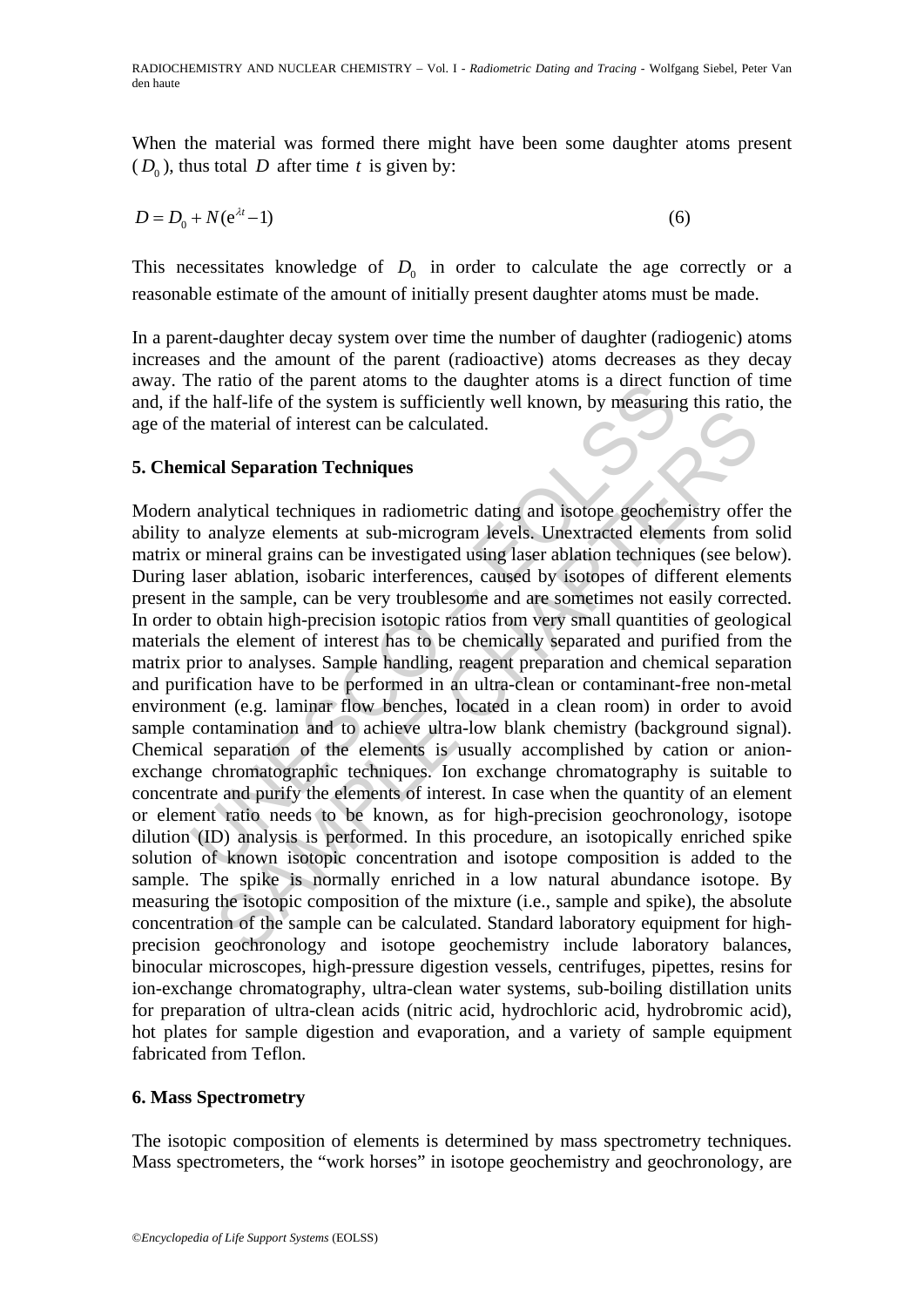RADIOCHEMISTRY AND NUCLEAR CHEMISTRY – Vol. I - *Radiometric Dating and Tracing* - Wolfgang Siebel, Peter Van den haute

precision analytical instruments used to detect and quantify very small variations on isotopic compositions (Figure 1). Most dating methods described in Section 7 rely on mass spectrometric measurements. The wealth of information provided by mass spectrometric analyses on the evolution of the Earth is tremendous and this technique has revolutionized Earth Sciences. In general, mass spectrometers consist of an ion source, an ion transfer mechanism, a mass selective analyzer that produces a mass spectrum suitable for isotope ratio measurements, and a detection system. Mass spectrometers are equipped with electronic devices and a high-vacuum system (generally  $10^{-7}$  to  $10^{-9}$  mbar). High-vacuum conditions are achieved by various types of vacuum pumps which remove the air from the beamline so the beam particles have a free path through the mass spectrometer. Most types of mass-spectrometers use either Faraday cups or ion counters to measure the ion beam intensities. Over the past decade, a number of instrumental improvements and refinements have been made. Modern highprecision mass spectrometers are equipped with a moveable array of several Faraday detectors and one or several co-located ion counters, facilitating the simultaneous measurement of different isotopes of a given element over a wide dynamic range. The following discussion focuses on the various types of mass spectrometers which are currently in use for radiometric age determination.



Figure 1. Schematic illustration of the basic features of a mass spectrometer. Red and blue colors represent the light and heavy isotopes of an element and their relative mass intensities (right).

#### **6.1. Thermal Ionization Mass Spectrometry (TIMS)**

The TIMS technology provides highly precise measurements of isotope ratios with internal (within-run) precision of 0.001%. For TIMS analyses, a sample is loaded on a metal filament, typically as a chloride or nitrate salt, and transferred in the ion-source of the mass-spectrometer. The sample filament consists of a non-reactive metal such as platinum, rhenium or tungsten. The filament is heated to high temperatures (between 900°-1800°C, depending on the element to be measured) by an electric current until ions are emitted from the sample. The ionization efficiency which is defined as the number of atoms ionized relative to the total number of atoms loaded onto the filament depends on a number of factors including the ionization potential of the element, filament work function and temperature but also on chemical, physical and geometric effects. For TIMS, ionization efficiency is very low and special loading techniques, e.g., the addition of ionization enhancers, or special filament configurations were developed to optimize ionization. Heating of a second filament, opposite to the sample, at an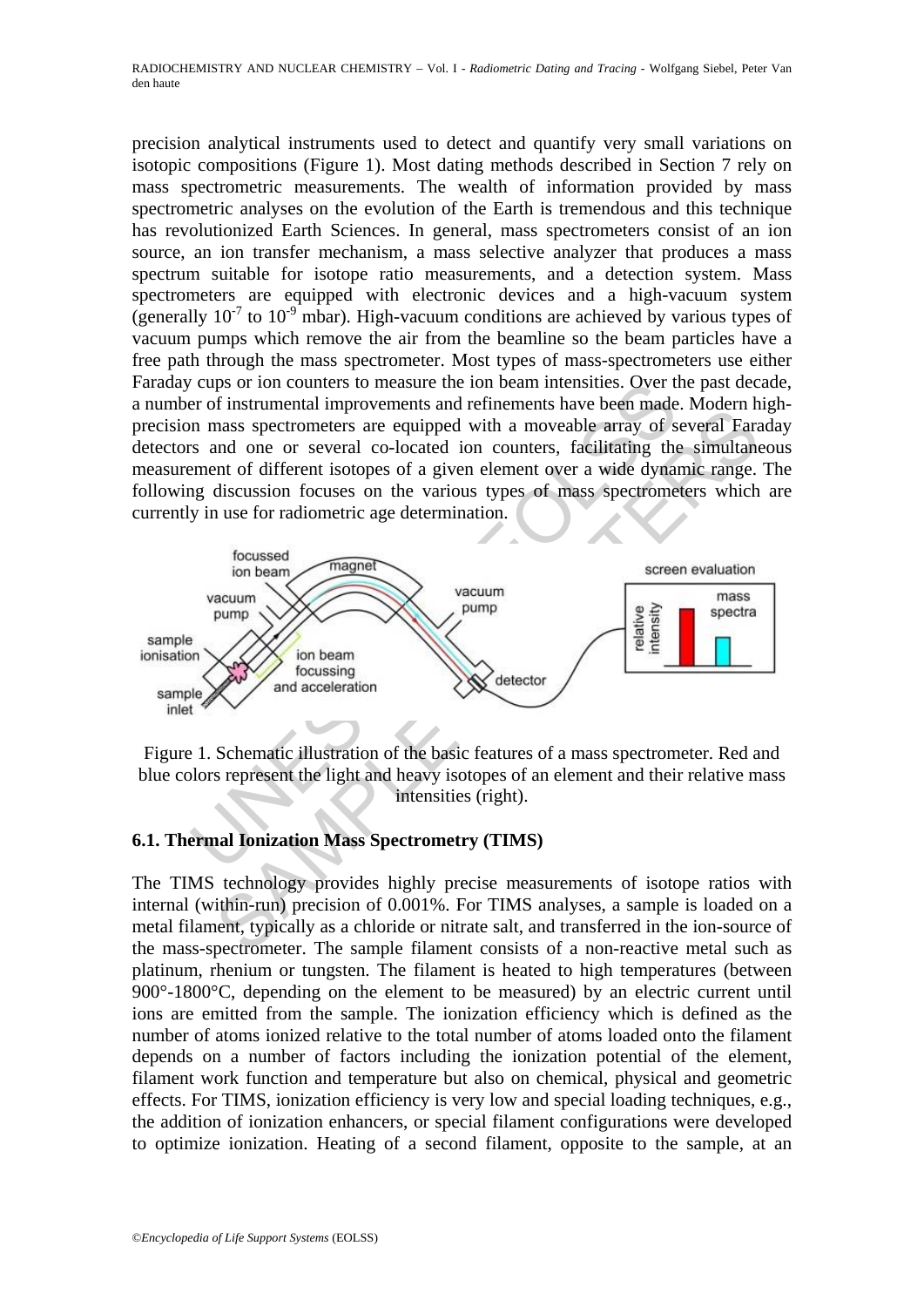precision is highly increased. Standard 1IMS does not utilize<br>thermal ionization produces an ion beam with a very small<br>and doubly ionized particles are almost absent. TIMS instruct<br>ibrium dating applications are equipped elevated temperature can result in improvement of ionization efficiency. After ionization, the ion beam is focused by a series of electrostatic lenses and is accelerated towards a magnetic mass analyzer. After the ion beam has passed the analyzer, the different mass ion currents  $(10^{-16}$  to  $10^{-10}$  A) can be detected with Faraday cups (beams greater than 10<sup>5</sup> ions/s) that measure the voltage drop through large ohmic resistors (10<sup>9</sup>) to  $10^{11}$  Ω) or (for beams less than  $10^6$  ions/s) with ion counting detectors. If only a single-collector is used, ion beam intensities are measured sequentially in "peak jumping" mode by varying the magnetic field so that different ion beams can be cycled through the detector. Multi-collector TIMS instruments with several Faraday cups permit simultaneous detection of different ion beams. This allows the measurement of isotope ratios instead of ion beam intensities. Beam instabilities are thus cancelled out and the precision is highly increased. Standard TIMS does not utilize energy filters because thermal ionization produces an ion beam with a very small kinetic energy spread and doubly ionized particles are almost absent. TIMS instruments used for disequilibrium dating applications are equipped with energy filters, designed to improve the abundance sensitivity which is defined as the tailing contribution from one peak onto an adjacent peak. Such filters are important if extremely large isotope ratios of uranium ( $^{238}$ U/ $^{234}$ U) and thorium ( $^{232}$ Th/ $^{230}$ Th) have to be measured, to ensure that small ion beams of low abundance isotopes (e.g.,  $^{234}$ U,  $^{230}$ Th) can be measured relative to large peaks (e.g.,  $^{232}$ Th or  $^{238}$ U) of adjacent masses. The newest generation of TIMS instruments is equipped with multiple ion counters for the simultaneous registration of multiple low-level ion beams. Future generation TIMS instruments might see further improvements in the ionization source (cavity sources or ion guns) which will further enhance ionization efficiency.

command concation products and only cannel with a "very "somar kinder.<br>I doubly ionized particles are almost absent. TIMS instruments used<br>ium dating applications are equipped with energy filters, designed to imp<br>nonce se Progressive evaporation of the ionized material causes an increasing depletion of the lighter isotopes over the heavier isotopes from the filament surface. This timedependent instrumental mass fractionation (or discrimination) which is in the order of  $\sim 0.1\%$  per a.m.u. in the heavier mass range can be corrected by internal normalization of the measured ratio to an invariant ratio of the same element. For elements with no invariant isotope ratio (e.g., Pb) correction for mass-fractionation is accomplished using external standards. Isotopes of different elements can have almost exactly the same mass (isobars). For example, during strontium isotope measurement isobaric interference can be caused by 87Rb onto 87Sr. Isobaric mass interferences can be minimized by ensuring a clean chemical separation of the sample. If an interfering isotope is present its contribution can be eliminated by pre-heating the sample if it burns off before the sample element (e.g., rubidium during strontium measurements or cerium during neodymium measurement). There are also possibilities to monitor mass interference by measuring another isotope of the interfering element which is not present in the element to be analyzed.

#### **6.2. Inductively Coupled Plasma Mass Spectrometry (ICP-MS)**

ICP-MS uses high-temperature plasma (~8000 °C) as ion source causing very efficient production of monatomic ions of most elements. The dissolved sample (untreated solutions or chemically separated analytes) is introduced into the plasma source as an aerosol using a nebulizer. The aspirated sample is introduced into the plasma torch by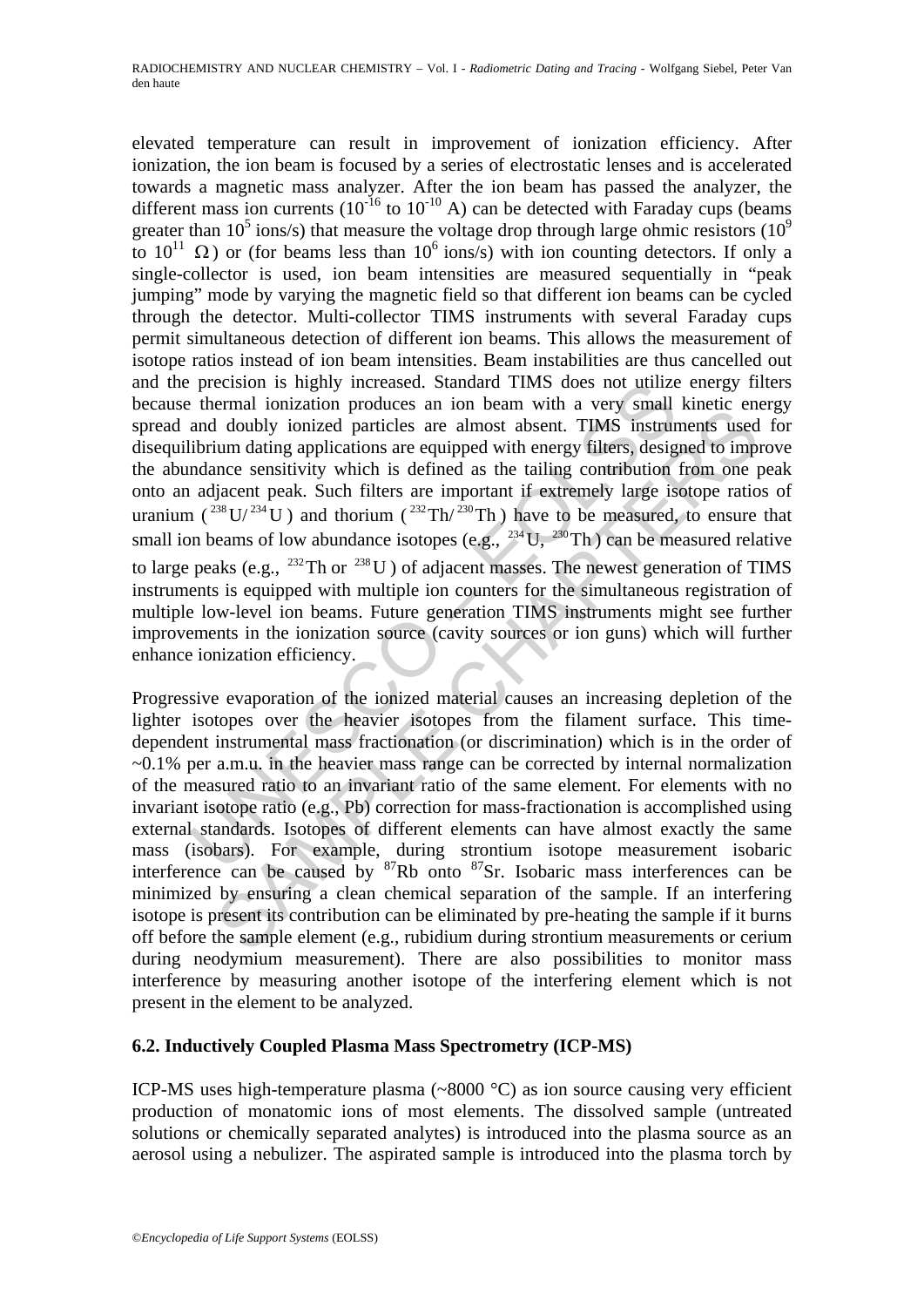is equipped with a multi-collector<br>is equipped with a multi-collector<br>is exero field. Although there is still much potential for furthe<br>struments have already achieved the precision of TIMS, with pre<br>d 0.001% for element c ccourier. Antonegy that is suri mater potcomar for nature (weloperation of the mean for the sof MC-ICP-MS is the low transmission efficiency (typically <001% for element concentrations in the 100-10 ng level. One of the cu an argon or helium carrier gas where it is ionized. Although ICP-MS techniques enable the measurement of a variety of elements in solution, efficient separation chemistry is often required in order to reduce matrix effects. This is because every element is ionizes at virtually constant proportions. Matrix effects include elemental isobaric interferences, molecular interferences, double charge interferences, and other non-spectral effects. Instrumental mass discrimination is large  $(-0.5-1)$ % per a.m.u. for heavy isotopes) but essentially constant over time in contrast to TIMS and can be reliably corrected. Conventional ICP-MS are equipped with a plasma source, an ion separation facility (quadrupole, magnetic sector field or time of flight) and a single detector (usually an ion multiplier). For those instruments precision is limited to 0.1% due to instabilities of the ionization conditions in the plasma source. To overcome these limitations, the new generation of ICP-MS instruments is equipped with a multi-collector system and a magnetic sector field. Although there is still much potential for further development these instruments have already achieved the precision of TIMS, with precision between 0.01 and 0.001% for element concentrations in the 100-10 ng level. One of the current weaknesses of MC-ICP-MS is the low transmission efficiency (typically  $\langle 1\% \rangle$ ). Transmission efficiency is defined as the efficiency of transmission of ionized material from the plasma source through the mass spectrometer. Another problem is that the ICP plasma source generates ions with a relatively large energy spread. To achieve a smaller energy range, the newest incarnation of MC-ICP-MS instruments utilize doublefocusing (energy and mass) systems or hexapole collision cell energy filters. In these instruments, an ion-energy filter is added between the ion source and the sector magnet. This configuration provides better peak shapes, i.e. it reduces the peak tails in the mass spectrum, thus increasing the abundance sensitivity. ICP-MS (both single and multicollector instruments) can be combined with in-situ analyses by adding a laser ablation system. The laser ablation technique (LA-ICP-MS) uses highly focused laser light pulses to ablate material from a solid sample. The spatial resolution of a few micrometers of this technique enables surface or depth age profiling. The aerosol produced during the laser ablation process is transferred by a continuous stream of gas into the ICP-MS. These fast growing analytical technologies have, for instance, improved the ability to precisely measuring in-situ isotope ratios of hafnium in mineral targets such as zircons, and the data provide new insight into the chemical differentiation of the Earth. Over the past years MC-ICP-MS has become a widely accepted mass-spectrometric method for obtaining high precision isotope measurements and bears unprecedented, not yet fully explored potential for geochemists. Analytical improvements will be an ongoing future challenge in LA-MC-ICP-MS analyses since it still requires demanding correction methods for matrix effects or laser induced mass fractionation due to the large temperature gradient which occurs in the sample during ablation. To overcome such limitations some teams have already developed a laser system producing infrared light pulses having a pulse width of femtoseconds. It has to be demonstrated if this novel ablation design provides significant advantages like matrix independent and fractionation-free analyses.

-

-

-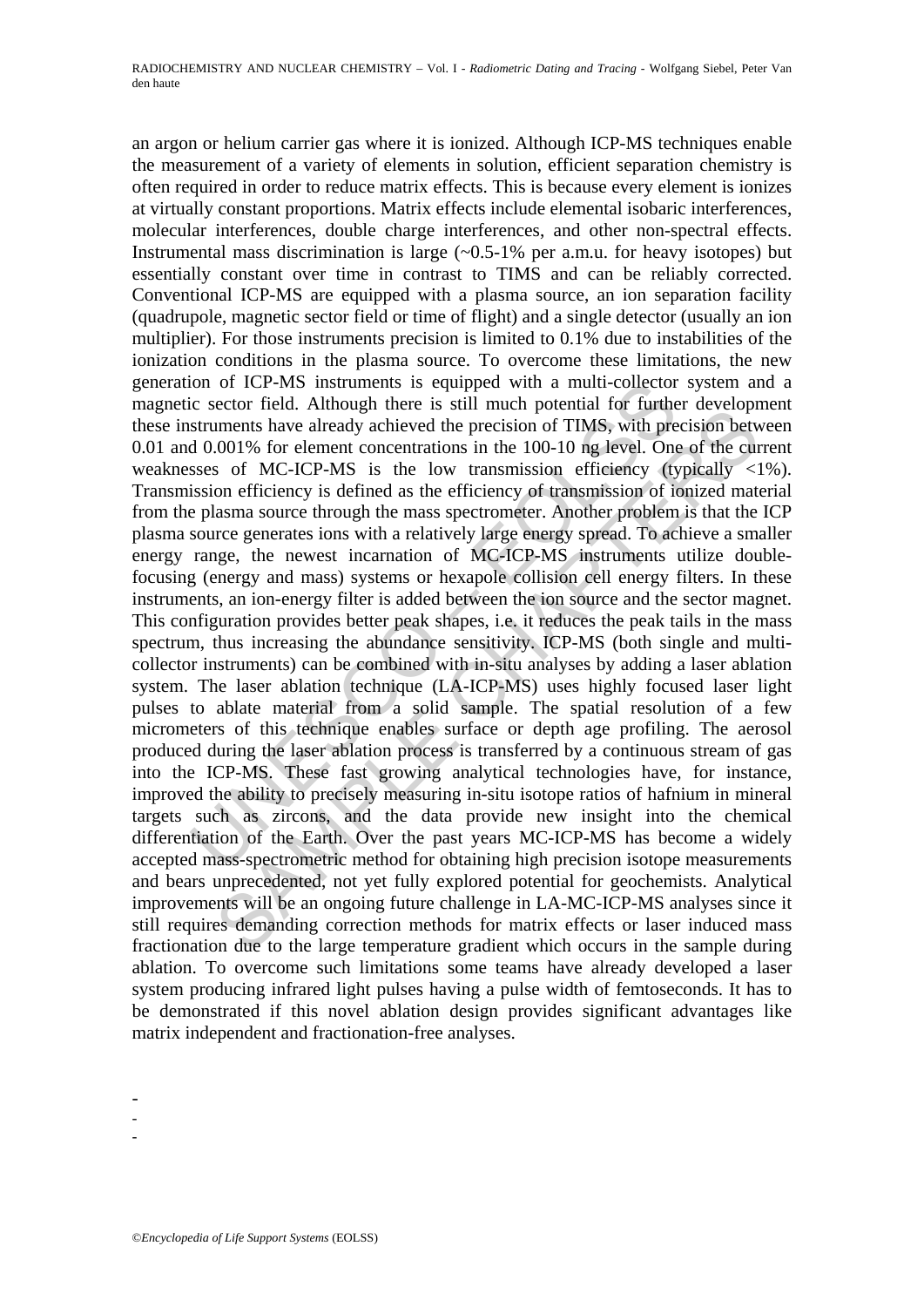# TO ACCESS ALL THE **40 PAGES** OF THIS CHAPTER, Visi[t: http://www.eolss.net/Eolss-sampleAllChapter.aspx](https://www.eolss.net/ebooklib/sc_cart.aspx?File=E6-104-02)

#### **Bibliography**

Aitken M.J. (1985) *Thermoluminescence dating*, Academic Press, 359 pp. [A textbook on this dating method mainly focussing on the age determination of archaeological artifacts]

Aitken M.J. (1998) *An introduction to optical dating: the dating of quaternary sediments by the use of photon stimulated luminescence*, Oxford University Press, 367 pp. [A logical sequel to Aitken's first book, constructed in a similar manner but now dealing with optical stimulation and focusing on sediments]

Bourdon B., Henderson G.M., Lundstrom C.C. and Turner S.P. (2005). *Uranium-series geochemistry.* Reviews in Mineralogy and Geochemistry **52,** 656 pp. [The Mineralogical Society of America, Washington, D.C., has offered the most comprehensive account currently available on the uranium and thorium decay chain nuclides in Earth materials. The book is divided in sixteen chapters, each written by experts in their fields]

Boyet, M. and Carlson, R.W. (2005). <sup>142</sup>Nd evidence for early (>4.53 Ga) global differentiation of the silicate Earth. Science **309,** 576-581 [Excess 142Nd in terrestrial rocks indicates that the silicate portion of the Earth was chemically differentiated very early in the planet's history]

*timulated luminescence*, Oxford University Press, 367 pp. [A logical sequent<br>naturated in a similar manner but now dealing with optical stimulation<br>s]<br>s]<br>B., Henderson G.M., Lundstrom C.C. and Turner S.P. (2005). *Uraniu* Benderson G.M., Lundstron C.C. and Turner S.P. (2005). *Uranium-series geochem*<br>
Minneralogy and Geochemistry 52, 656 pp. [The Mineralogical Society of American<br>
D.C., has offered the most comprehensive account currently Caro, G., Bourdon, B., Birck, J.L. and Moorbath, S. (2003). <sup>146</sup>Sm<sup>-142</sup>Nd evidence from Isua metamorphosed sediments for early differentiation of the Earth's mantle. Nature **423**, 428-432 [Another study which reports evidence for excess<sup>142</sup>Nd caused by the radioactive decay of the now extinct isotope  $146$ Sm. To explain this excess, the authors argue that differentiation of the Earth occurred as early as ~4.46 billion years ago]

Cockburn H.A.P. and Summerfield M.A. (2004). Geomorphological applications of cosmogenic isotope analysis. *Progress in Physical Geography* **28,** 1-42 [Review of recent applications of cosmogenic nuclides to geomorphology]

Dickin A.P. (2005). *Radiogenic isotope geology, Second Edition,* Cambridge University Press, 492 pp. [Popular text book and professional resource on radiometric dating and isotope geology]

Faure G. and Mensing T.M. (2005). *Isotopes: Principles and applications, Third Edition*. John Wiley and Sons, New York, 897 pp. [Since its initial publication in 1977, this has been the most widely used comprehensive textbook in radiometric dating and isotope geochemistry]

Garrison E.G. (2001). Physics and archaeology. *Physics Today* **54** [Online-article that covers a lot of examples and brings the field of archaeology to the attention of physicists]

Gilmour J. (2002). The solar system's first clocks. *Science* **297**, 1658-1659 [Brief account on early solar system chronology]

Gosse J.C. and Phillips F.M. (2001). Terrestrial in situ cosmogenic nuclides: theory and application. *Quaternary Science Reviews* **20**, 1475-1560 [Review article; written for specialists]

Hanchar J.M. and Hoskin P.W.O. (2003). *Zircon.* Reviews in Mineralogy and Geochemistry **53,** 500 pp. [Comprehensive book on "zirconology" published by "The Mineralogical Society of America, Washington, D.C.". The volume presents sixteen persuasive chapters that cover the most important aspects of zircon related research in the past twenty years; all chapters written by experts in their field]

Harrison T.M., Blichert-Toft J., Müller, W., Albarede, F., Holden, P. and Mojzsis S.J. (2005). Heterogeneous Hadean hafnium: evidence of continental crust at 4.4 to 4.5 Ga.. *Science* **310,** 1947-1950 [Based on hafnium data from old  $(> 4.0$  billion years) zircons, the authors make the provocative proposal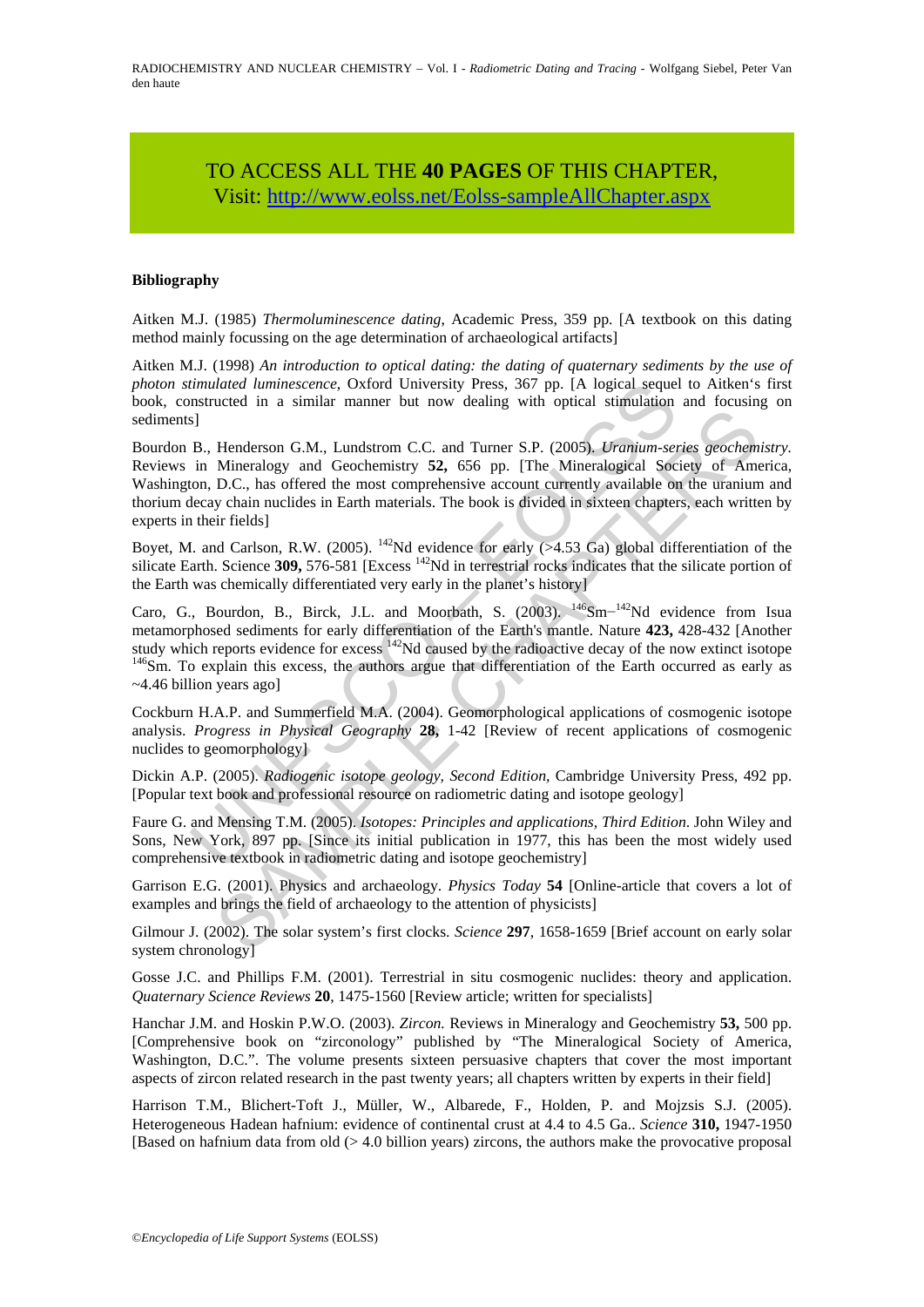that plate boundary interaction and formation of continental crust on Earth already begun within the first 100 million years of Earth history]

Kleine T., Münker K., Mezger K. and Palme H. (2002). Rapid accretion and early core formation on asteroids and the terrestrial planets from Hf-W chronometry. *Nature* **418**, 952-955. [The article highlights the importance of asteroids and planets early history presenting evidence that core formation occurred during the first 30 million years after the birth of the solar system]

Müller W., Fricke H., Halliday A.N., McCulloch M.T. and Wartho, J.A. (2003). Origin and migration of the Alpine Iceman. *Science* **302**, 862-866 [The author's have analyzed several isotope systems, including strontium, from the Iceman' (or Ötzi's) remains from which they decipher his origin and travels]

Noller J.S., Sowers J.M. and Lettis W.R. (2000). Quaternary geochronology, methods and applications. AGU reference shelf IV. AGU, Washington DC, 582 pp. [Comprehensive review on dating methods to assess the age of Quaternary deposits; with applications]

Potts P.J. (1987). *A Handbook of silicate rock analyses*, Blakie. 622 pp. [This monumental book is still the most comprehensive and detailed coverage of analytical facilities including chemical separation techniques and mass spectrometry]

Quidelleur X., Gillot P.Y., Soler V. and Lefèvre J.C. (2001). K/Ar dating extended into the last millennium: application to the youngest effusive episode of the Teide volcano (Spain). *Geophysical Research Letters* **28**, 3067-3070 [Study which demonstrated that the Cassignol technique, an unspiked K-Ar measurement, can be applied with success for historic dating]

(1987). A Handbook of silicate rock analyses, Blakie. 622 pp. [This monum comprehensive and detailed coverage of analytical facilities including ch s and mass spectrometry]<br>
ur X., Gillot P.Y., Soler V. and Lefevre J.C. ( mprehensive and detailed coverage of analytical facilities including chemical separations<br>and mass spectrometry]<br>C<sub>s</sub>, Gillot P.Y., Soler V. and Lefèvre J.C. (2001). K/Ar dating extended into the<br>application to the younges Renne P.R., Sharp W.D., Deino A.L., Orsi G. and Civetta L. (1997).  $^{40}Ar^{39}Ar$  dating into the historical realm: Calibration against Pliny the Younger. *Science* **277**, 1279-1280 [Study which demonstrated that the Ar-Ar technique (under certain circumstances) can be applied with success for dating historical lava eruptions]

Taylor R.E. and Aitken M.J. (1997). *Chronometric dating in archaeology,* Plenum Press, New York, 385 pp. [Series of chapters written by different specialists discussing recent developments of the major archaeological dating methods]

Van Calsteren P. and Thomas L. (2006). Uranium-series dating applications in natural environmental science. *Earth-Science Reviews* 75, 155-175 [Review article highlighting problems solvable with the <sup>238</sup>U-<sup>234</sup>U-<sup>230</sup>Th-<sup>226</sup>Ra system]

Van den haute P. and De Corte F. (1998). *Advances in fission-track geochronology,* Kluwer Academic Publishers, Solid Earth Science Library, **10**, 331 pp. [A selection of papers dealing with methodological aspects and applications of the fission-track method, presented at the International Workshop on Fission-Track Dating held in 1996 in Ghent, Belgium]

Von Blanckenburg F. (2005). The control mechanisms of erosion and weathering at basin scale from cosmogenic nuclides in river sediments. *Earth and Planetary Science Letters* **237,** 462-479 [Review article on denudation rate measurements using cosmogenic nuclides]

Wagner G.A. and Van den haute P. (1992). *Fission-Track Dating,* Enke Verlag - Kluwer Academic Publishers, 285pp. [This textbook presents a general review on the fission-track dating method and its applications as a radiometric clock and as a geological thermochronometer]

Wagner G. (1998). *Age determination of young rocks and artifacts*. Springer, 466 pp. [An English translation and improved version of a textbook originally written in German and published in 1995 with Enke Verlag. It presents a broad spectrum of physical and chemical dating methods used in archaeology and Quaternary geology]

Wilde S., Valley J.W., Peck W.H., and Graham C.M. (2001). Evidence from detrital zircons for the existence of continental crust and oceans on the Earth 4.4 Gyr ago. *Nature* **409,** 175-178 [Report about the oldest dated mineral (zircon) so far discovered]

Wintle A.G. (1997). *Luminescence and ESR dating and allied research*, Radiation Measurements, special issue, **27**, no 5/6. [A set of extensive review papers published in a Pergamon journal, written by authorities in the field and including a chapter on electron spin resonance dating]